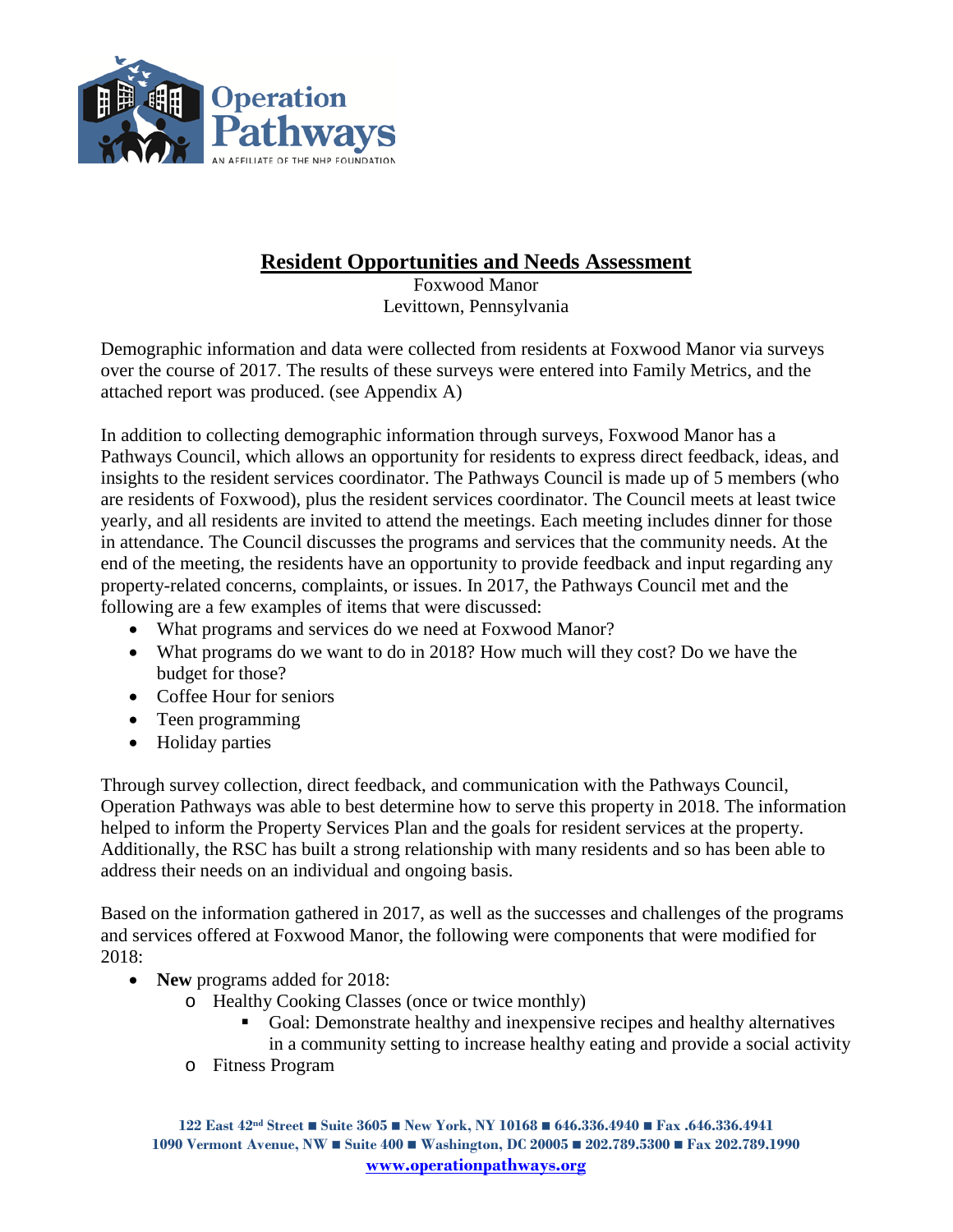

- AN AFFILIATE OF THE NHP FOUNDATION<br> **Goal:** Increase physical fitness levels in residents through yoga/exercise/Zumba classes
- o Coffee Hour for Seniors
	- Goal: Decrease social isolation; opportunity for residents to meet neighbors, learn about programs, interact socially
- Programs **removed** for 2018:
	- o Community Garden
		- Reason: Residents' lack of interest in maintaining the garden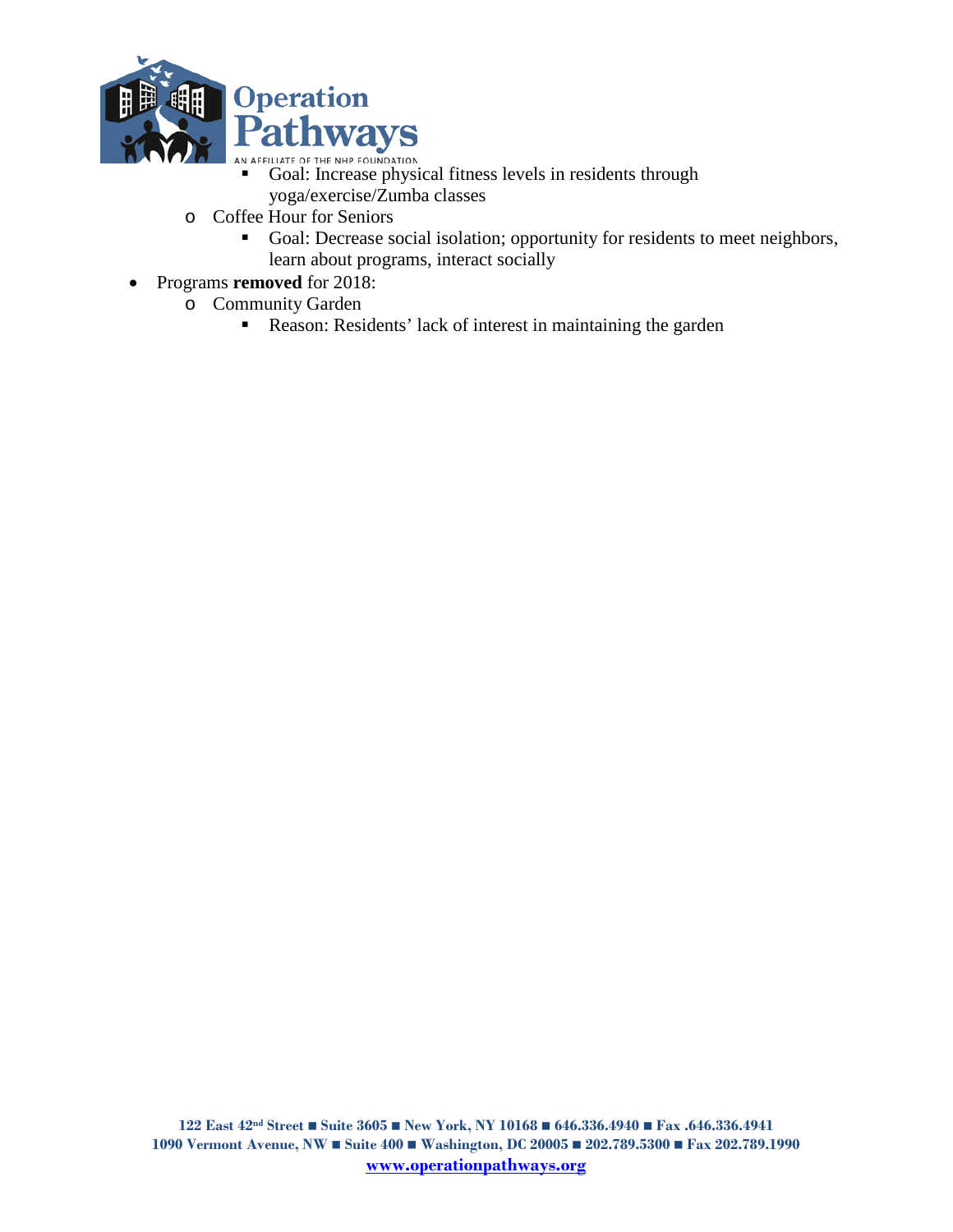

# **Appendix A**

**122 East 42nd Street Suite 3605 New York, NY 10168 646.336.4940 Fax .646.336.4941 1090 Vermont Avenue, NW Suite 400 Washington, DC 20005 202.789.5300 Fax 202.789.1990 [www.operationpathways.org](http://www.operationpathways.org/)**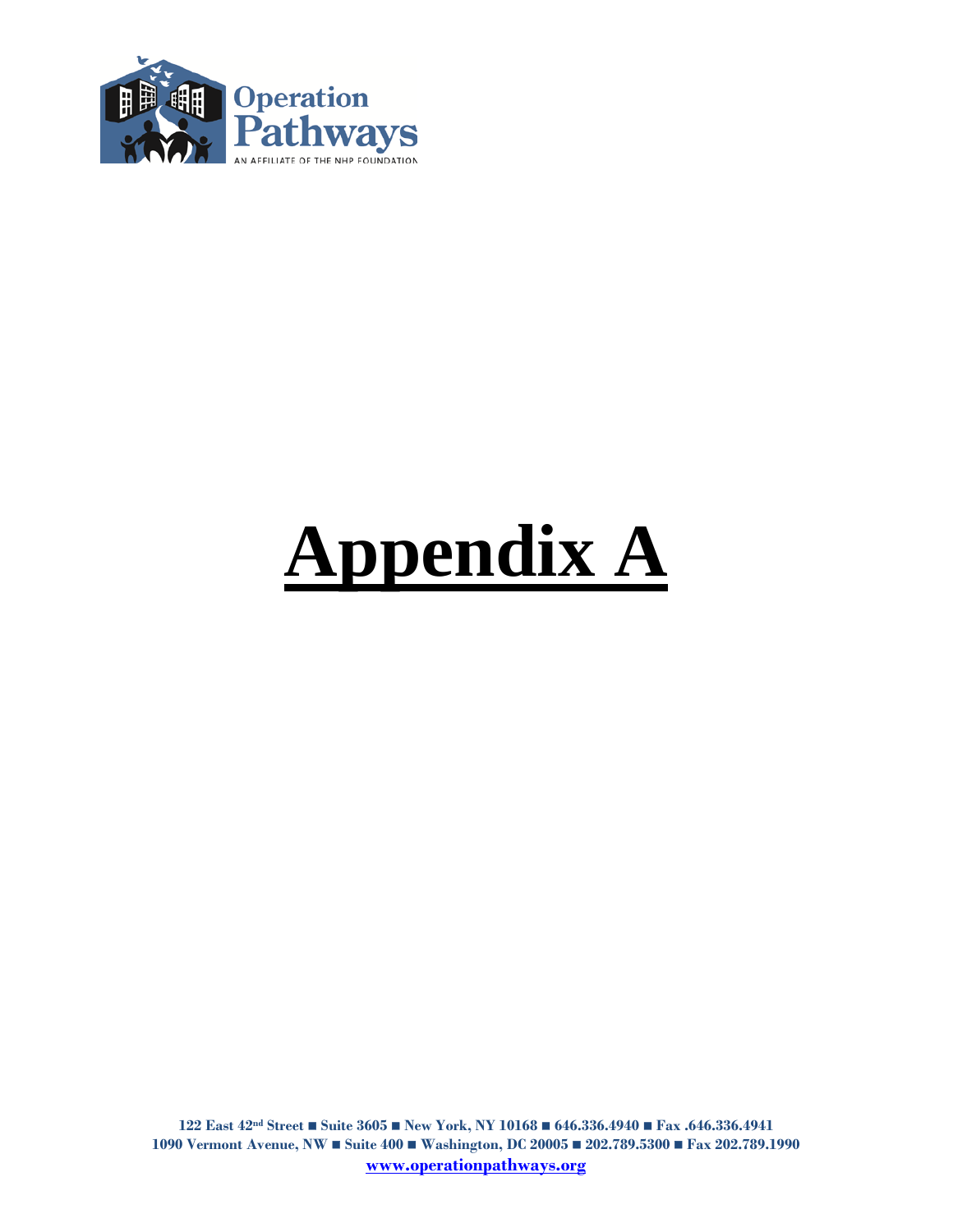#### **Demographic Reports Resident Demographic Reports**

#### **Criteria**

| Properties: | <b>Operation Pathways</b><br>Foxwood Manor |
|-------------|--------------------------------------------|
| Location:   | On-Site                                    |
| Date Range: | From 4/1/2018 to 4/30/2018                 |
| Date Range: | From 1/1/2017 to 4/30/2018                 |

#### **Age Demographics**

| Age                      | # of<br><b>Residents</b> |
|--------------------------|--------------------------|
| Residents with Age Data  | 407                      |
| Average Age of Residents | 40                       |
| $ 0 \text{ to } 5 $      | 17                       |
| $6$ to 12                | 52                       |
| $13$ to 18               | 32                       |
| 19 to 35                 | 85                       |
| 36 to 54                 | 86                       |
| 55 to 64                 | 69                       |
| $65 +$                   | 66                       |
| Total Age Selections     | 407                      |

| <b>Gender Demographics</b> |                          |
|----------------------------|--------------------------|
| Gender                     | # of<br><b>Residents</b> |
| Residents with Gender Data | 153                      |
| Male                       | 32                       |
| Female                     | 95                       |
| Unspecified                |                          |
| Unknown                    | 26                       |
| Total Gender Selections    | 153                      |

| <b>Citizenship Demographics</b> |                          |
|---------------------------------|--------------------------|
| Citizenship                     | # of<br><b>Residents</b> |
| Residents with Citizenship Data | 153                      |
| US Citizen                      | 47                       |
| Non US Citizen                  |                          |
| Unknown                         | 105                      |
| Total Citizenship Selections    | 153 <sub>1</sub>         |

| <b>Refugee Demographics</b> |                          |
|-----------------------------|--------------------------|
| Refugee                     | # of<br><b>Residents</b> |
| Residents with Refugee Data | 153                      |
| Refugee                     | 0                        |
| Non Refugee                 | U.                       |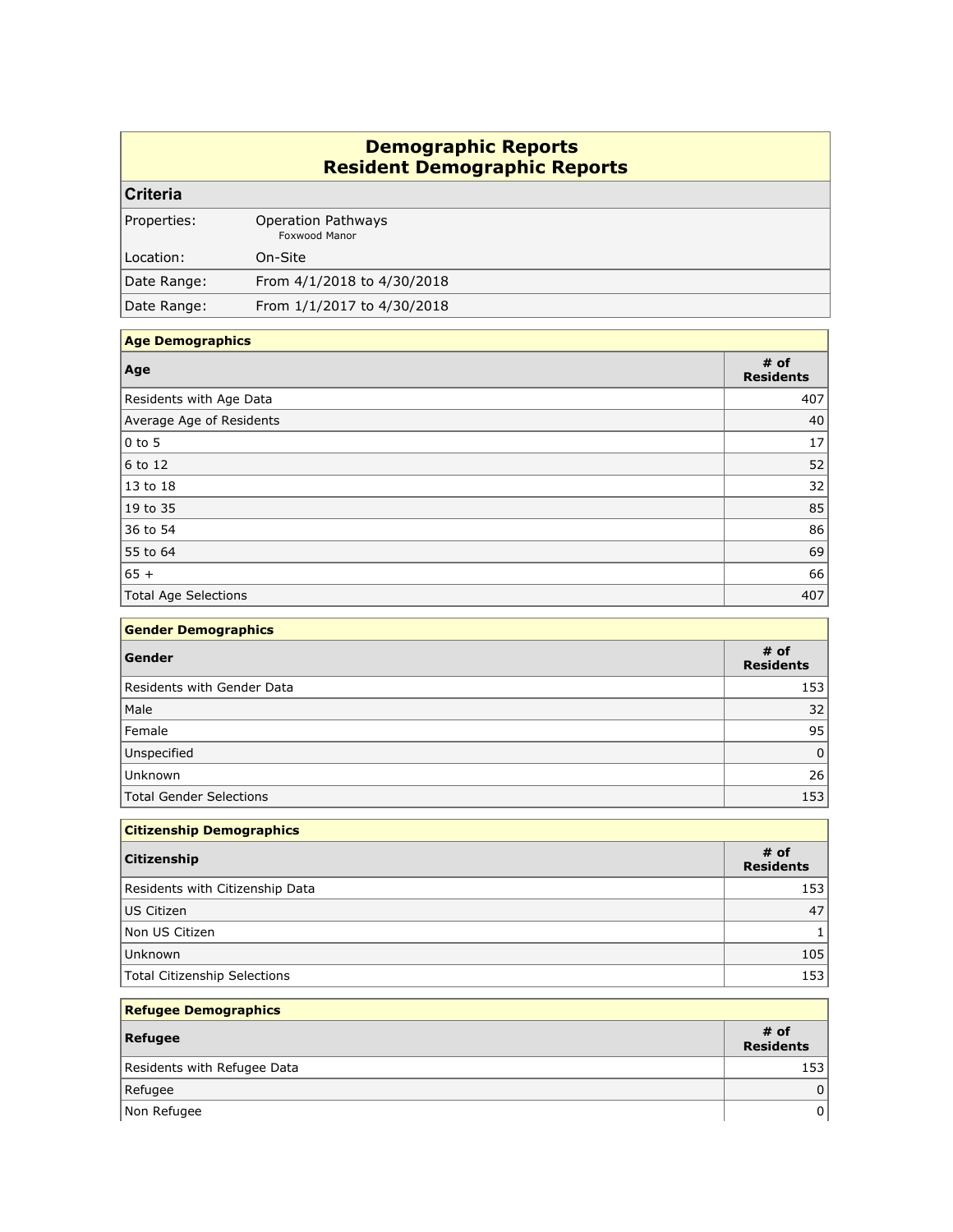| Unknown                     | $-2$<br>ᅩJJ     |
|-----------------------------|-----------------|
| Total Refugee<br>Selections | $\Gamma$<br>⊥ാാ |
|                             |                 |

| <b>Immigrant Demographics</b> |                          |
|-------------------------------|--------------------------|
| Immigrant                     | # of<br><b>Residents</b> |
| Residents with Immigrant Data | 153                      |
| Immigrant                     | 0                        |
| Non Immigrant                 | 0                        |
| Unknown                       | 153                      |
| Total Immigrant Selections    | 153                      |
| Living Status Domographics    |                          |

| <b>Living Status Demographics</b> |  |
|-----------------------------------|--|
| # of<br><b>Residents</b>          |  |
| 30                                |  |
|                                   |  |
| q                                 |  |
|                                   |  |
| 0                                 |  |
| 0                                 |  |
| 16                                |  |
| 0                                 |  |
| 10                                |  |
|                                   |  |
| ∍                                 |  |
| $\Omega$                          |  |
| 40                                |  |
|                                   |  |

| <b>Referred By Demographics</b> |                          |
|---------------------------------|--------------------------|
| <b>Referred By</b>              | # of<br><b>Residents</b> |
| Residents with Referral Data    | 20                       |
| N/A                             | 133                      |
| Community Agency                |                          |
| Incoming Call                   | O                        |
| Mailing/Promotion               | C                        |
| Management                      | 0                        |
| Neighbor                        | 0                        |
| Outgoing Call                   | 0                        |
| School                          | O                        |
| Self/Walk-in                    | 10                       |
| Other                           | 3                        |
| Total Referral Selections       | 20                       |

| <b>Rent Payment Method Demographics</b> |                          |
|-----------------------------------------|--------------------------|
| <b>Rent Payment Method</b>              | # of<br><b>Residents</b> |
| Residents with Rent Payment Method Data |                          |
|                                         |                          |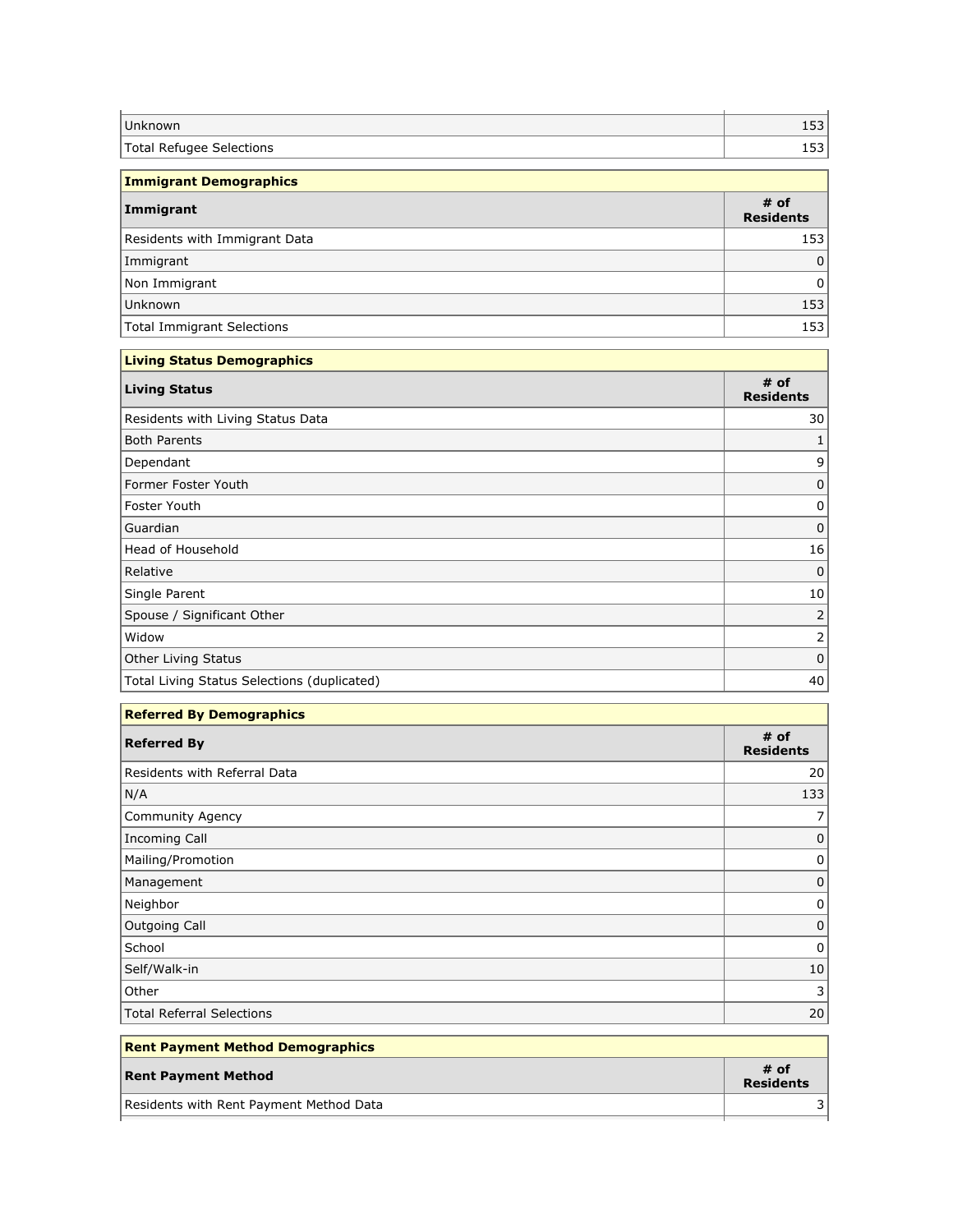| Direct Deposit                       |  |
|--------------------------------------|--|
| Payee                                |  |
| Resident Check/Money Order           |  |
| Zero Income/No Rent                  |  |
| Total Rent Payment Method Selections |  |

| <b>Ethnicity Demographics</b>             |                          |
|-------------------------------------------|--------------------------|
| <b>Ethnicity</b>                          | # of<br><b>Residents</b> |
| Residents with Ethnicity Data             | 153                      |
| Hispanic or Latino                        | 17                       |
| Not Hispanic or Latino                    | 85                       |
| N/A                                       | 51                       |
| Residents with Race Data                  | 132                      |
| Black or African American                 | 57                       |
| Asian                                     |                          |
| Hispanic/Latino                           | 8                        |
| Native American/Alaskan Native            |                          |
| Native Hawaiian or Other Pacific Islander | 0                        |
| White                                     | 72                       |
| Other                                     |                          |
| Multiple Race                             | 8                        |

| Language Demographics        |                          |  |
|------------------------------|--------------------------|--|
| Language                     | # of<br><b>Residents</b> |  |
| American Sign Language (ASL) | $\mathbf 0$              |  |
| Amharic                      | $\mathbf 0$              |  |
| Arabic                       | 0                        |  |
| Armenian                     | $\mathbf 0$              |  |
| Belorussian                  | 0                        |  |
| Bulgarian                    | $\pmb{0}$                |  |
| Cambodian                    | 0                        |  |
| Catalan                      | $\mathbf 0$              |  |
| Chinese                      | 0                        |  |
| Croatian                     | $\pmb{0}$                |  |
| Czech                        | $\mathbf 0$              |  |
| Danish                       | $\mathbf 0$              |  |
| Dutch                        | 0                        |  |
| Farsi/Persian                | 0                        |  |
| Filipino                     | $\mathbf 0$              |  |
| Finish                       | $\mathbf 0$              |  |
| French                       | $\pmb{0}$                |  |
| German                       | $\mathbf 0$              |  |
| Greek                        | $\mathbf 0$              |  |
| Haitian Creole               | $\mathbf 0$              |  |
| Hebrew                       | 0                        |  |
| Hindi                        | $\mathbf 0$              |  |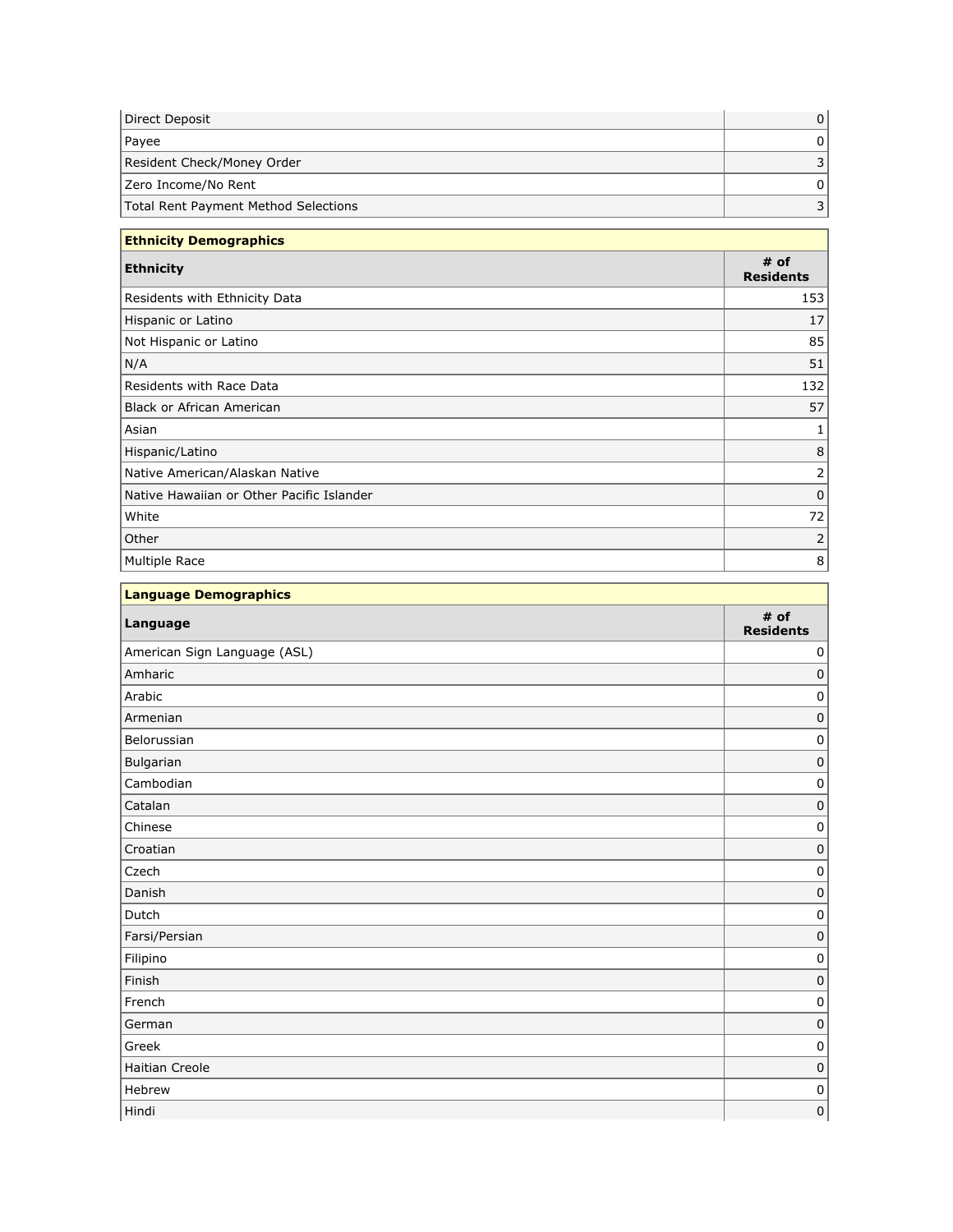| Hmong                                  | $\pmb{0}$    |
|----------------------------------------|--------------|
| Hungarian                              | $\mathbf 0$  |
| Icelandic                              | 0            |
| Indonesian                             | $\pmb{0}$    |
| Italian                                | $\pmb{0}$    |
| Japanese                               | $\pmb{0}$    |
| Korean                                 | $\pmb{0}$    |
| Lao                                    | $\mathbf 0$  |
| Mongolian                              | $\pmb{0}$    |
| Norwegian                              | $\pmb{0}$    |
| Oromo                                  | 0            |
| Other                                  | $\mathbf{1}$ |
| Polish                                 | $\pmb{0}$    |
| Portuguese                             | $\mathbf 0$  |
| Romanian                               | $\pmb{0}$    |
| Russian                                | $\pmb{0}$    |
| Serbian                                | 0            |
| Sicilian                               | $\pmb{0}$    |
| Slovak                                 | $\pmb{0}$    |
| Somali                                 | $\pmb{0}$    |
| Spanish                                | $\mathbf 1$  |
| Swahili                                | $\pmb{0}$    |
| Swedish                                | $\pmb{0}$    |
| Tagalog                                | $\pmb{0}$    |
| Thai                                   | $\pmb{0}$    |
| Tigrinya                               | $\pmb{0}$    |
| Turkish                                | $\pmb{0}$    |
| Vietnamese                             | $\pmb{0}$    |
| Total Residents Reported:              |              |
| Total Language Selections (duplicated) |              |
| <b>The Contract Contract</b>           |              |

| Disabilities Demographics |     |                                             |                 |
|---------------------------|-----|---------------------------------------------|-----------------|
| <b>Disabilities</b>       |     | Youth (0-18)   Adult (19-59)   Senior (60+) |                 |
| With                      |     |                                             |                 |
| Without                   | -41 | 58                                          | 36 <sub>1</sub> |
| Physical                  |     |                                             |                 |
| Mental                    |     |                                             |                 |
| Learning                  |     |                                             |                 |

| # of<br>Technologies        |
|-----------------------------|
| <b>Residents</b>            |
| Residents with AT Data      |
| Adaptive Computer Equipment |
| Cane                        |
| Companion Dog               |
| Hearing Aid                 |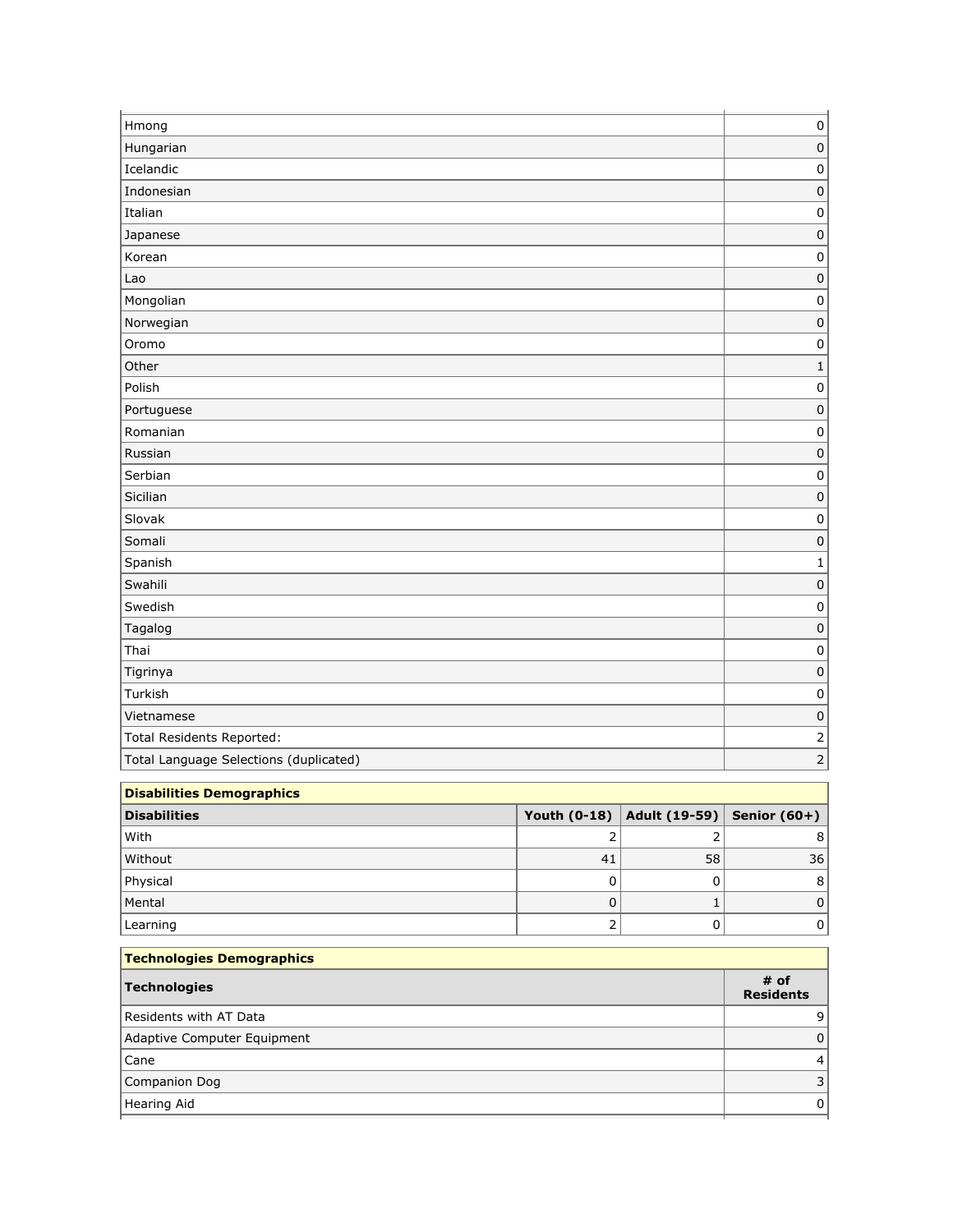| Oxygen Tank                                        | $\overline{2}$ |
|----------------------------------------------------|----------------|
| Prosthetic                                         | 0              |
| Scooter/Electric Wheelchair                        |                |
| Screen Reader                                      | $\Omega$       |
| <b>TTD/TTY</b>                                     | 0              |
| Walker                                             |                |
| Wheel Chair                                        |                |
| Other                                              | $\Omega$       |
| Bath Step/Tub Conversion                           | $\Omega$       |
| CPAP Breathing Machine                             |                |
| Crutches                                           | U              |
| Dentures                                           | 0              |
| Glasses                                            |                |
| Grab Bar                                           |                |
| Hospital Bed                                       | 0              |
| Leg Brace                                          | 0              |
| Lift Chair                                         | 0              |
| Nebulizer                                          | 0              |
| Raised Toilet Seat                                 | $\Omega$       |
| Rollator                                           | 0              |
| Shower Bath                                        | 0              |
| Total Assistive Technology Selections (duplicated) | 22             |
| <b>Lunch Demographics</b>                          |                |

| Lunch                                      | # of<br><b>Residents</b> |  |  |
|--------------------------------------------|--------------------------|--|--|
| Residents with Free or Reduced Lunch Data: | 43                       |  |  |
| Does not qualify for Free or Reduced Lunch | 29                       |  |  |
| Qualifies for Free or Reduced Lunch        | 14                       |  |  |
| Total Free or Reduced Lunch Selections     | 43                       |  |  |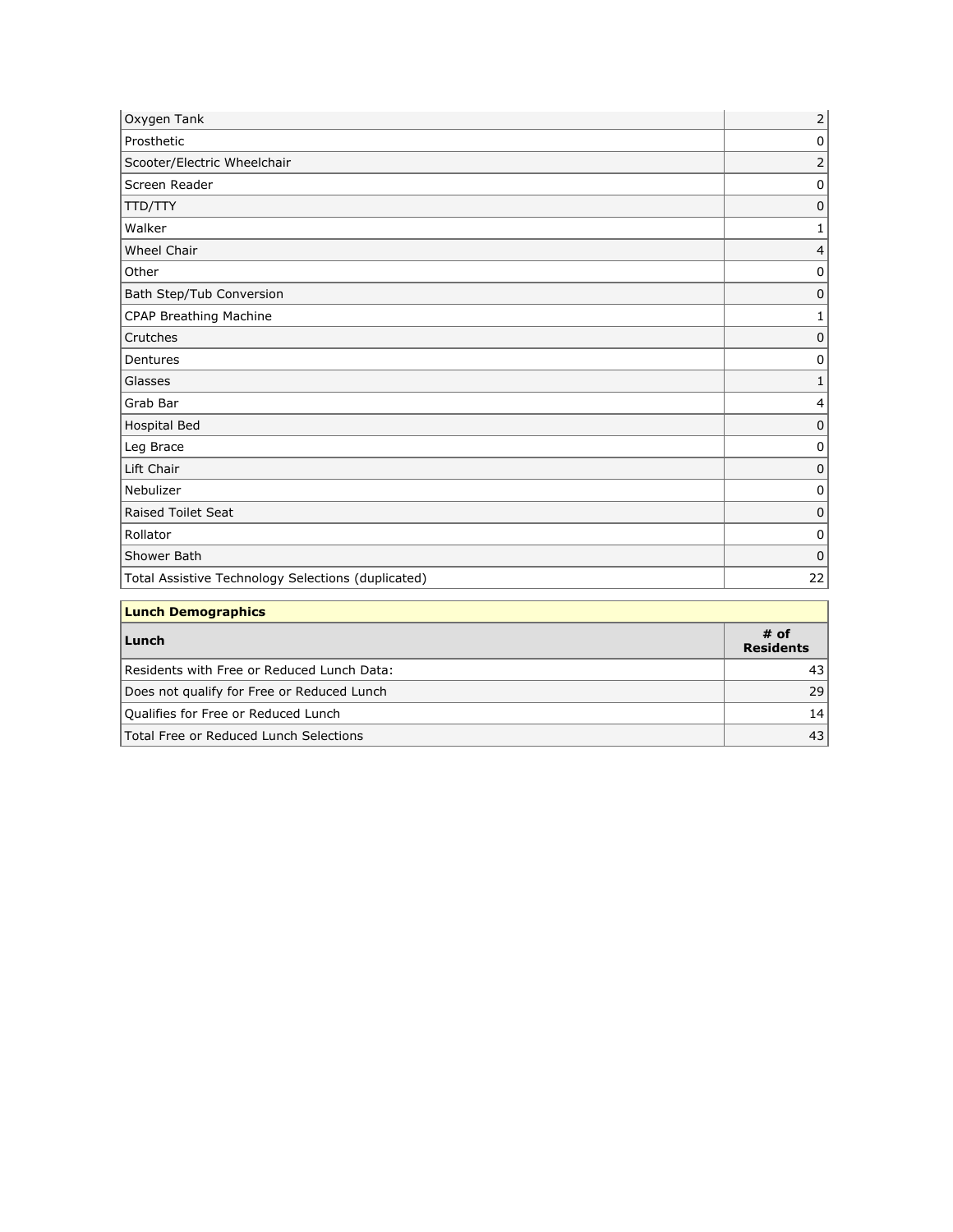

## **Addendum Survey Instrument Sample**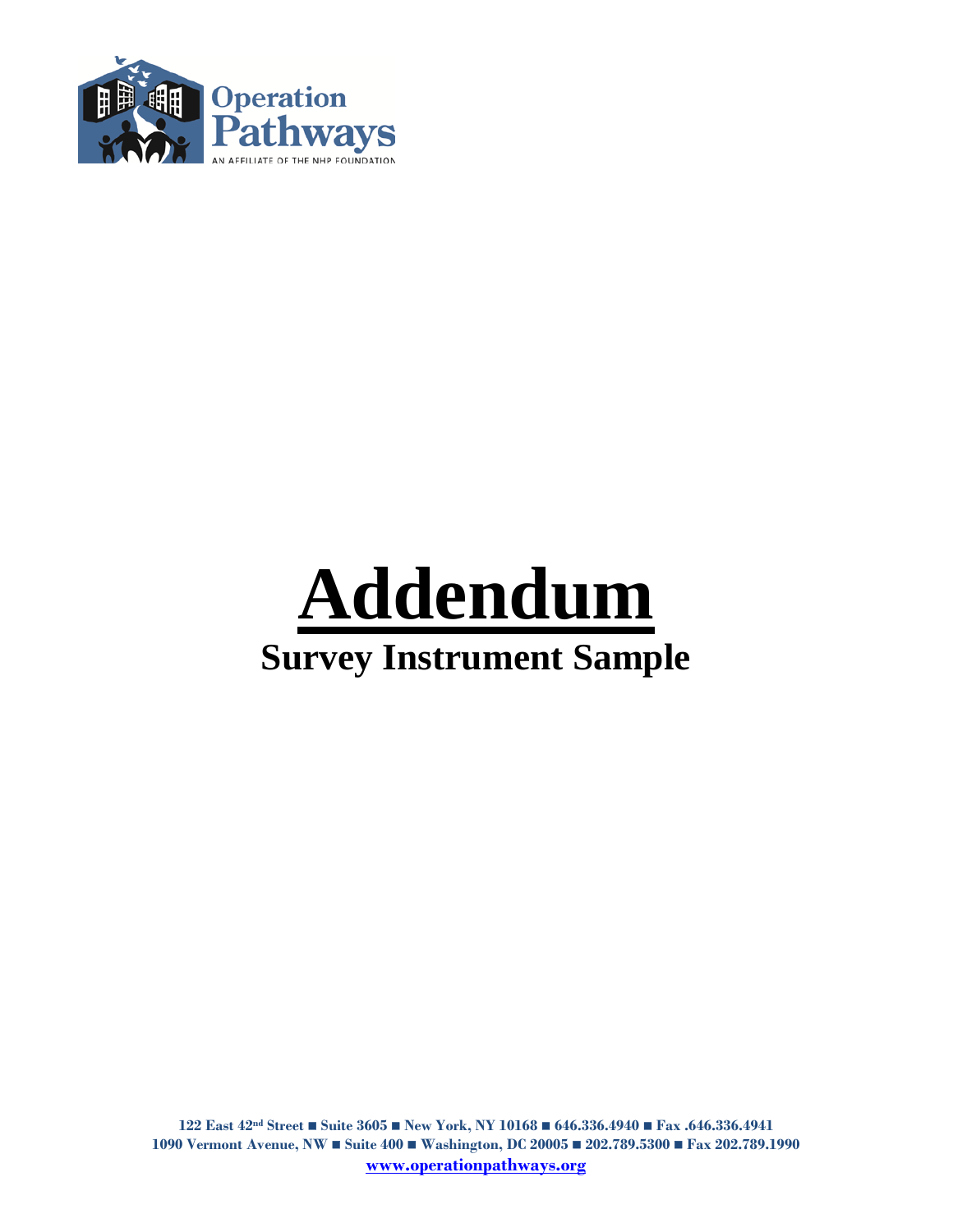

In-Take and Annual Survey

**Thank you for completing this VOLUNTARY intake form. We ask that you complete one form for EACH resident living in your apartment unit. Operation Pathways uses this information to provide better programming and resources to the community. Your information will be kept confidential and your answers will NOT impact your status as a resident. PLEASE ANSWER ALL QUESTIONS FOR THE TIME PERIOD OF THE LAST 12 MONTHS.**

**Today's Date: Personal Data** Resident Name: DOB: **Contact Information** Primary Telephone: Email: Email: Email: Email: Email: Email: Email: Email: Email: Email: Email: Email: Email: Email: Email: Email: Email: Email: Email: Email: Email: Email: Email: Email: Email: Email: Email: Email: Email: **Resident Demographics and Living Status:** Gender: □ Male □ Female □ Other Head of Household? □ Yes □ No (If YES, skip to Financial Information) Relationship to Head of Household □ Spouse/Significant Other □ □ Foster □ Dependent □ Other **Resident Demographics:**  Hispanic □ Yes □ No Race: □ American Indian or Alaska Native □ Native Hawaiian or Other Pacific Islander □ Asian □ White □ Black or African American □ □ □ Other **Financial Information:** Gross income: (All income of individual in the previous 12 months) Employed □ Yes □ No Employment income: (All income from employment in previous 12 months) Does this individual have a checking or savings account  $\Box$  Yes  $\Box$  No **Education Information:**  Individual is currently in preschool  $\Box$  Yes  $\Box$  No What is the individual's current grade level in school (if applicable, enter K-12): Individual is currently enrolled in a GED program  $\Box$  Yes  $\Box$  No Individual is currently enrolled in higher education  $\Box$  Yes  $\Box$  No (If NO, skip to Education Level Attained) Individual is currently enrolled in a: □ CertificateProgram □ Associates Program □ Bachelors Program □ Advanced Degree Program (Masters, PhD, etc.) □ Individual did not complete high school | Individual has an associates degree □ Individual has a high school diploma or GED | | Individual has a bachelors degree □ Individual has a post-secondary certificate □ Individual has an advanced degree (Masters, PhD, etc.) Individual feels safe in the building: □ Always □ Mostly □ Sometimes □ Never Individual feels safe in the neighborhood: □ Always □ Mostly □ Sometimes □ Never Individual know neighbors: □ Most □ Some □ Few □ None Individual can rely on neighbors: □ All □ Most □ Some □ None Individual is registered to vote: □ Yes □ No **Community and Civic Engagement Information: Education Level Attained:**